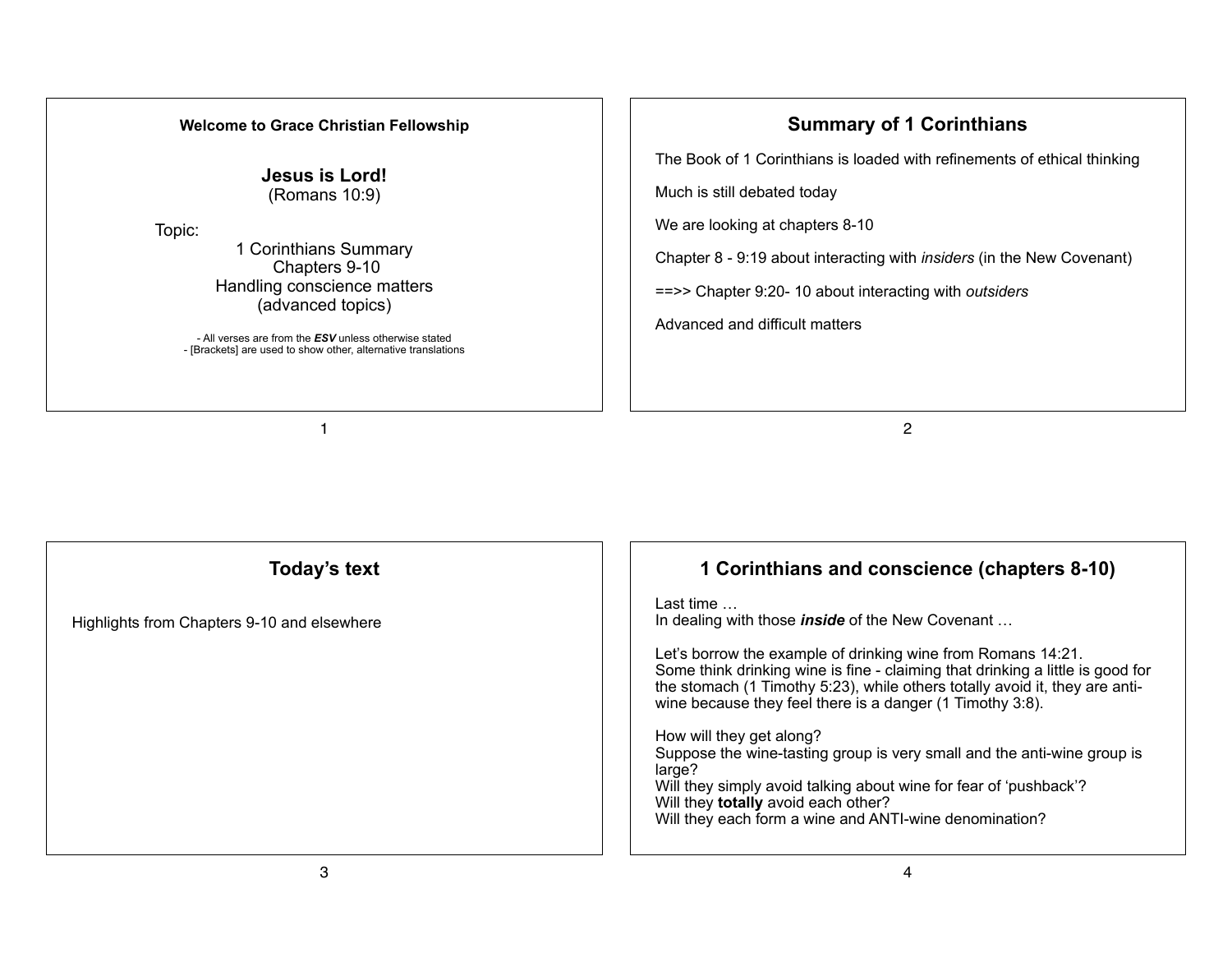# **1 Corinthians and conscience (chapters 8-10)**

Suppose someone of the wine-tasting-group runs out of wine and learns that a friend, who is anti-wine, is going to the store. So he asks his friend to please pick up some Kosher wine when he goes to the store. [Deuteronomy 14:21]

Suppose the friend reasons

"I believe drinking is a sin.

If I buy wine for my friend then I am promoting sin. So I cannot do this."

The friend who wants the wine reasons:

"This friend does not show love. I know a church down the street that has a larger group of my kind of wine-tasters and even the anti-wine members there are willing to buy wine for their friends. I would have more friends if I go there."

Can we support the wine tasting person without being 'unwise' ourselves?

#### **1 Corinthians and conscience (chapters 9-10)**

In such situations could you be a friend and INSTEAD of pressing them to adopt your view, work within their beliefs?

Sympathize, suggesting actions that would be wise **in their own set of beliefs**. Can you discuss issues showing both sides so others wonder about WHICH view you hold?

Of course, if you *cannot* say something supportive, remain silent (**Romans 14:22**) but if at all possible, instead of always giving the silent treatment, TRY TO FIND SOME COMMON GROUND and make friends.

#### 1 Corinthians 9:19-23

**<sup>19</sup>** For though I am free from all, I have **made myself a servant to all**, **that I might win more of them**. **20** To the Jews **I became as a Jew**, in order to win Jews. To those **under the law** I became as one under the law (though not being myself under the law) that I might win those under the law. **21** To those outside the law **I became as one outside the law** (not being outside the law of God but under the law of Christ) that I might win those outside the law. **22** To the weak **I became weak**, that I might win the weak. **I have become all things to all people**, that by all means I might **save some**. **23** I do it **all for the sake of the gospel**, that I may share with them in its blessings.

6

5

# **1 Corinthians and conscience (chapters 9-10)**

#### Romans 15:1-8

**<sup>1</sup>** We who are strong have an obligation to **bear with the failings of the weak, and not to please ourselves**. **2** Let each of us **please his neighbor for his good, to build him up**. **3** For Christ did not please himself, but as it is written, "The reproaches of those who reproached you fell on me." **4** For whatever was written in former days was written for our instruction, that through endurance and through the encouragement of the Scriptures we might have hope. **5** May the God of endurance and encouragement grant you to live in such harmony with one another, in accord with Christ Jesus, **6** that together you may with one voice glorify the God and Father of our Lord Jesus Christ. **7** Therefore **welcome** one another as Christ has welcomed you, for the glory of God.

# **1 Corinthians and conscience (chapters 9-10)**

Compare what Paul said:

#### Colossians 2:16

Therefore **let no one pass judgment on you in questions of food** and drink, or with regard to a festival or a new moon or a Sabbath.

If you hear counsel that is condemning speech, and it is not on serious matters (sin-list), we can overlook that condemning speech. Say " Ok, something to think about".

Some Christians struggle to put themselves in the place of others and truly understand their beliefs and feelings. These may judge or otherwise be unkind but it may not be out of a lack of love but because they lack the ability to understand and then empathized.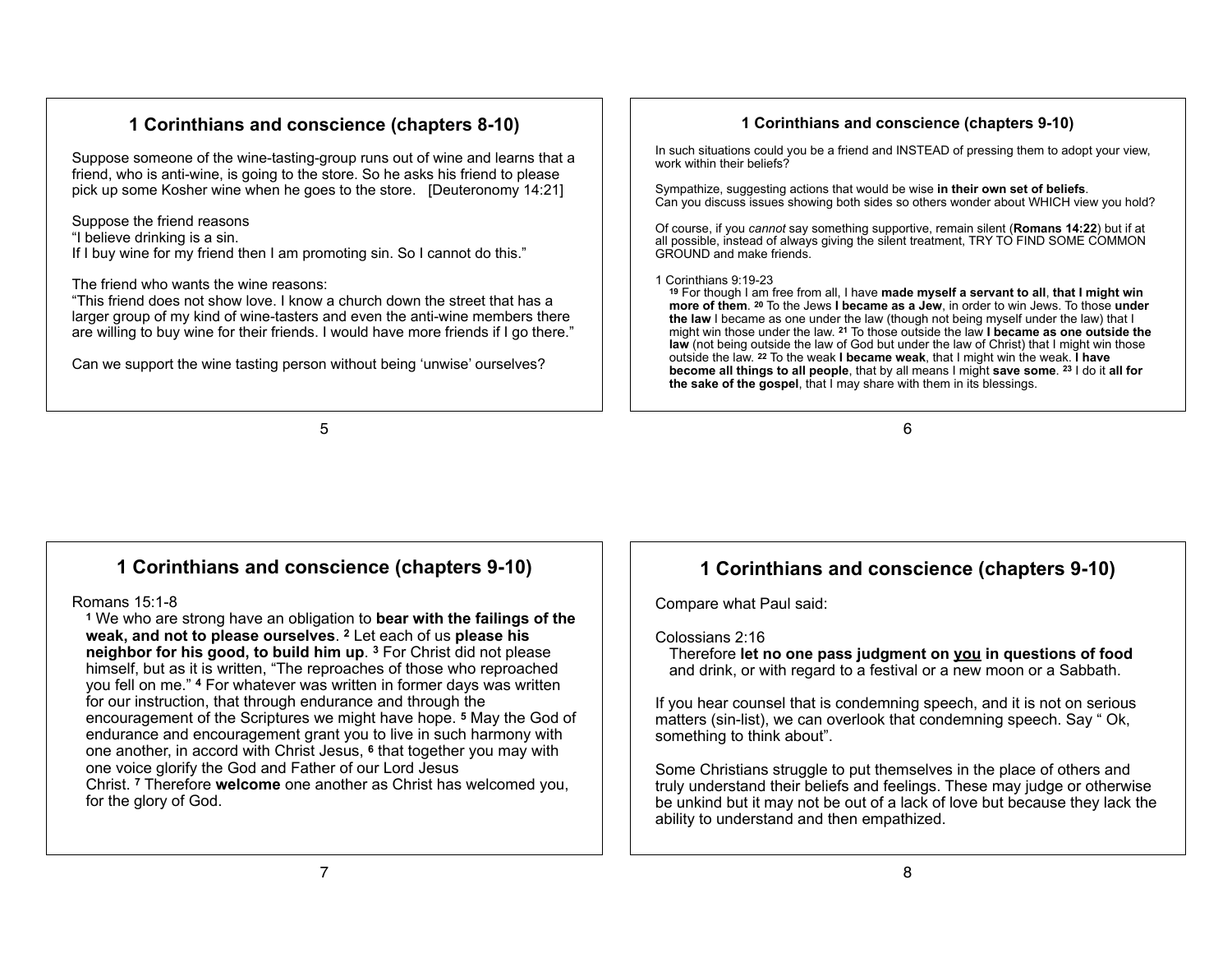# **1 Corinthians and conscience (chapters 9-10)**

Compare …

1 Corinthians 8

**<sup>12</sup>** Thus, sinning against your brothers and wounding their conscience when it is weak, you sin against Christ. **13** Therefore, **if food makes my brother stumble, I will never eat meat**, lest I make my brother stumble.

If someone judges you, that does NOT necessarily means they are being stumbled. They may just be letting their 'inner-Pharisee out'. Discern carefully. If the other person appears to be confused about their conscience (it is 'weak') then this is an indication they are being 'stumbled'.

Your own words and actions should not appear as being condemning, critical or judgmental. When interacting with others be willing to give up your rights and restrain what you do and say.

Ask yourself: might the other person feel pressured as if you are judging them?

9

10

In love show some restraint yet without doing what you believe is wrong. Try to be friends without pushing-back your own views. (Romans 14)

**1 Corinthians and conscience (chapters 9-10)**

Do others feel compelled to ignore their own conscience because of your actions, and thus their conscience is damaged and confused about what is right

If so, restrain your actions so that they can feel free to follow their own

If someone's speech sounds condemning to you, ask: do they have a firm conscience on the matter without any confusion? Then they are **not** being **stumbled** but are letting their inner-Pharisee out and are judging you.

The issue is:

and wrong?

OR

conscience.

If so, kindly ignore their pressure.

# **1 Corinthians and conscience (chapters 9-10)**

In 1 Corinthians 10:25-33

There may be an activity that your conscience confidently says is OK to do.

Be kind around others, especially someone with a conscience that you think is not very discerning or a non-believer who would be confused to know that you do this activity.

Your conscience may not press you to refrain from the activity. **But** still you **should refrain** because it appears you are contradicting your gospel message and it harms the conscience of **the one who is watching.**

# **1 Corinthians and conscience (chapters 9-10)**

… For why should my liberty be determined by someone else's conscience? … **<sup>31</sup>** … whatever you do, **do all to the glory of God**. **32** Give **no offense to Jews or to Greeks or to the church of God**, **33** just as **I try to please everyone in everything I do, not seeking my own advantage**, but that of many, that they may be saved.

Does your exercising your 'rights' and 'freedoms' cause others to take **offense because you appear to contradict the gospel that you teach? - Restrain yourself**

Reflect on whether you exercising your 'rights' and 'freedoms' are for your own glory or for the sake of the gospel and for God's glory.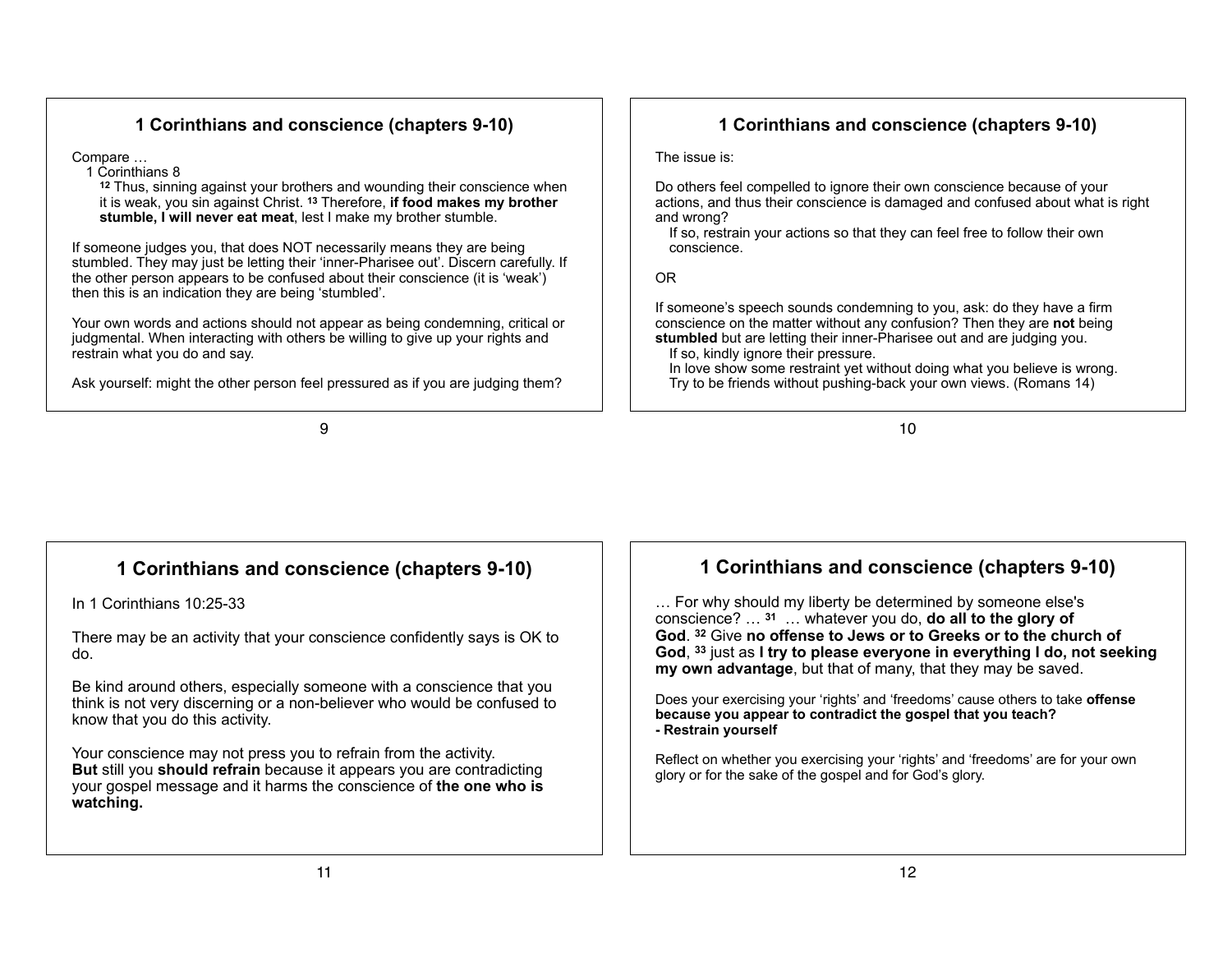#### **1 Corinthians and conscience (chapters 9-10)**

Example about something that is not on a sin-list, rather it is on a personal wise/unwise list: **vaccinations**

One person thinks vaccinations are risky and harmful, another believer believes that vaccinations are useful and wise to have.

#### Romans 14:5

One person esteems one day as better than another, while another esteems all days alike. **Each one should be fully convinced in his own mind**.

So if you **don't** want a vaccination that is your choice, but do **not** apply peer pressure on others.

Or if you are **first in line** to get a vaccination, do not press others to hold to your view.

Let the other person "**be fully convinced in his own mind**" Can you do this? **Comments …??**

#### **1 Corinthians and conscience (chapters 9-10)**

If we are interacting with others **inside the New Covenant** then …

- 1. We show them love (Matthew 22:36-40)
- 2. We make them **feel welcome** and do not 'look down' on them for doing things that are on our personal 'not-wise' list (Romans 14)
- 3. Be humble. Suppress your 'inner Pharisee' that desires to push your own conscience.
- 4. Consider that the other person's conscience may not be as confident as yours.
- 5. Can you present the various views so well that others wonder about WHICH view you hold? (1 Corinthians 9:20-21)
- 6.Can you support them without doing the unwise act yourself? (Can you offer the meat without eating it yourself? (Dt 14:21) Can your conscience have more precise discernment?
- 7. We do not condemn or judge them. (1 Corinthians 4:5; Matthew 7:1-2)
- 8. If others try to judge us, we overlook their condemnation, thank them for the warning and let him know you will ponder this but **you do not need to conform to their conscience nor press them to agree.** (Colossians 2:16)
- 9. We are careful not to injure the other person's conscience by being known to do something that can easily be interpreted as something on a 'sin-list' (**1 Corinthians 8:7-13**).

14

10. If they have embraced something on the 'sin' lists, there is a process to follow (1 Corinthians 5)

13

#### **1 Corinthians and conscience (chapters 9-10)**

According to Romans 14 …

It is not enough that a person finds in Christian fellowship that they are **not** judged not enough

It is not enough that a person finds in Christian fellowship that they are accepted - not enough

Persons seeking Christian fellowship also hunger to be **welcomed** Romans 14:1,3; 15:7

**<sup>1</sup>** As for the one who is weak in faith, **welcome** him, but **not to quarrel over opinions**. ... <sup>3</sup> Let the one who <eats> **not despise** the one who abstains, and let the one who abstains **not pass judgment** on the one who <eats>, for God has welcomed him. … **15:7** Therefore **welcome one another as Christ has welcomed you**, for the glory of God.

Unfortunately that is not always the case here in GCF.

# **1 Corinthians and conscience (chapters 9-10)**

How is GCF doing on these? GCF has **not** yet mastered these qualities.

Romans 14:22 recommends that we keep our controversial comments to ourselves.

But staying quiet is not the full, loving solution.

It will appear that we are avoiding others BECAUSE they do not agree with us.

Others will feel unwelcome and have a fear to talk to us. Some will start to avoid the 'circumcision party'.

Which happens in churches today, even here in GCF. This issue is probably not addressed in some churches.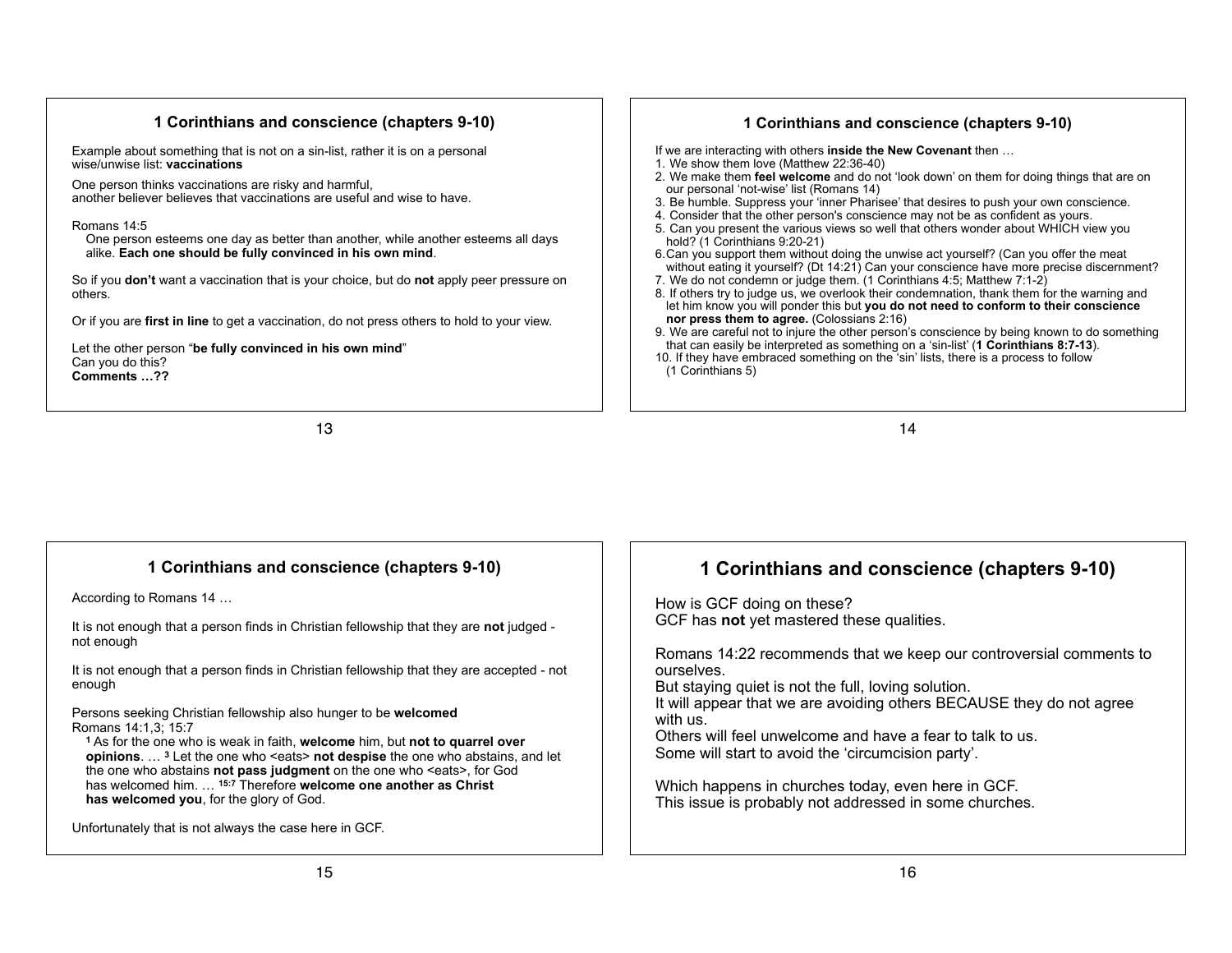# **1 Corinthians and conscience (chapters 9-10)**

What if this biblical counsel is not followed? If there are hurt feelings then the Bible says …

#### Matthew 5:23-24

**<sup>23</sup>** So if you are offering your gift at the altar and there remember that your brother has something against you, **24** leave your gift there before the altar and go. First be reconciled to your brother, and then come and offer your gift.

#### Matthew 18:15

**<sup>15</sup>** "If your brother sins against you, go and tell him his fault, between you and him alone. If he listens to you, you have gained your brother. **16** But if he does not listen, take one or two others along with you, that every charge may be established by the evidence of two or three witnesses. **17** If he refuses to listen to them, tell it to the church.

17

#### **1 Corinthians and conscience (chapters 9-10)**

Here is the process.

- 1) Whether someone has something **against you** (Matthew 5:23) OR **you have something against** someone else (Matthew 18:15)
- Assuming the problem cannot be ignored (Colossians 2:16)

2) If you are not the head of house then recruit a representative (either your head of house OR someone in leadership).

3) Either you our your representative should go to that person and seek reconciliation

4) If this fails to reconcile and there has been judging (assigning a moral status to others) and it is causing divisions (Romans 16:17), then pursue "church discipline".

Some in our body have done this. Just as Paul said … 'some have reported to me …' (1 Corinthians 1:11)

There was a case or two that resulted in pursuing church discipline Others chose to ignore the conflict Others asked for coaching on what they personally could do

Questions? Comments?

18

### **1 Corinthians and conscience (chapters 9-10)**

If we are interacting with others **outside the New Covenant** then …

- 1. We show them love (Matthew 22:36-40)
- 2. We can fellowship with them (1 Corinthians 5:9-10; **10:27,32**)
- 3. We find common ground (**1 Corinthians 9:19-23**)
- 4. We do not condemn or judge them. We will not be appointed as judges until Jesus does so in the Kingdom. (1 Corinthians 4:5; Matthew 7:1-2)
- 5. We realize they have possibly embraced sins that are on the 'sinlists' (1 Corinthians 5:9-10; 1 John 3:9; 5:19).
- 6. Can you support them without doing the sinful act? (Can you offer the meat without eating it yourself? (Deuteronomy 14:21)
- 7. We should not do anything that would imply **we practice** sin (**1 Corinthians 10:20-33**)

We sometimes have opportunities to show these qualities when we have visitors.

# **Closing comments**

Did you see anything you need to work on?

Can you identify the passage in the book of 1 Corinthians that speaks to **you** about the changes **you** need to make?